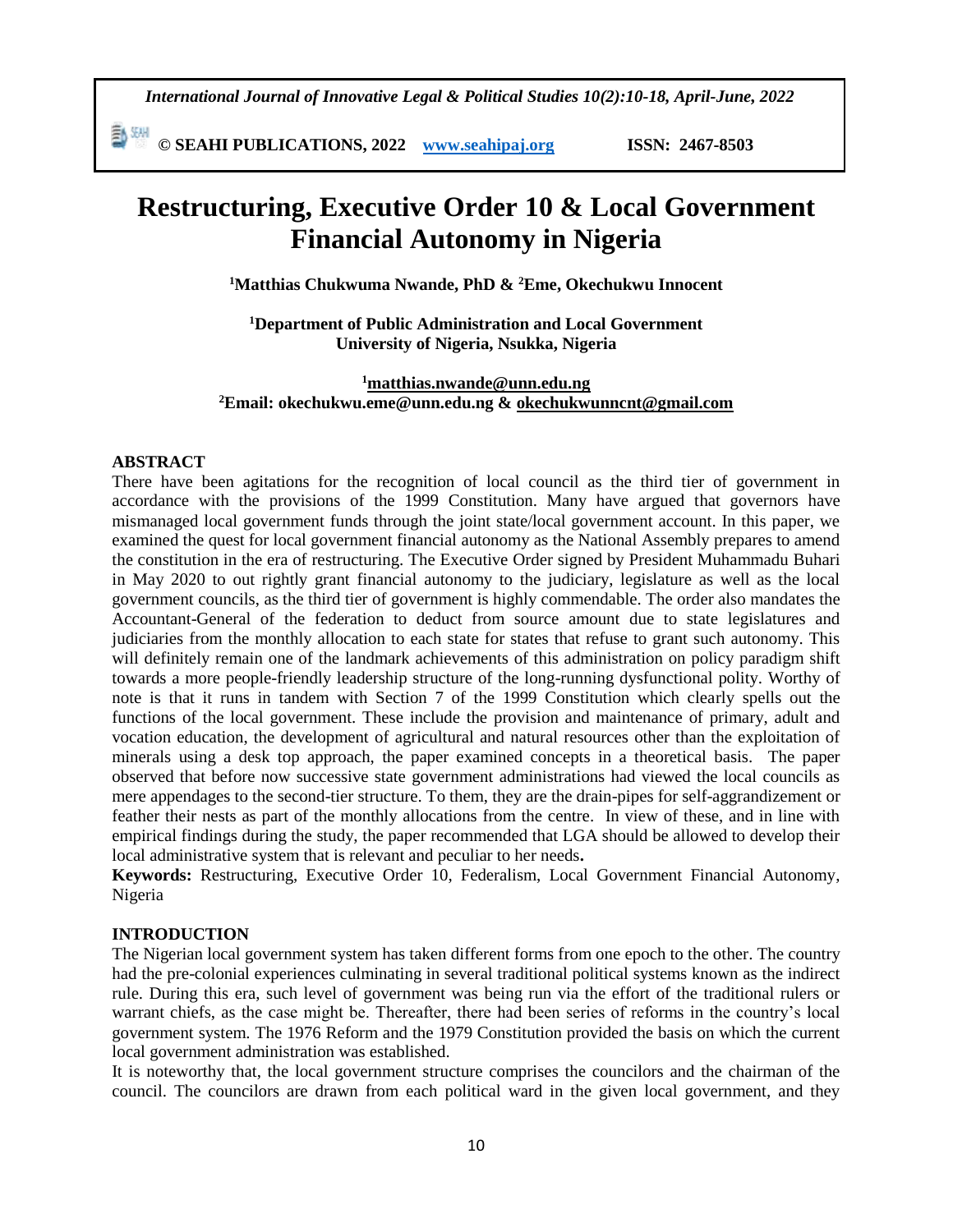constitute the local Legislative Council of that area. Whilst, the chairman is meant to function as the Chief Executive Officer of the council area, the legislative council is liable to make laws as well as reach resolutions toward the wellbeing of the members of the council.

By the establishment of the local government system, the people at the various council areas are expected to have a direct access to the government through their respective councilors. The councilors are required to listen to the yearnings of their constituents, and convey such demands to the council chairman for apt action to be taken. With the aid of this platform, the people find it very easy to freely relate to the government.

However, it is relatable to note that lately, owing to financial instability among other anomaly, the various local government administrations across the country had not fared well. In most cases, the governors in charge of the state administration tend to boycott or truncate the allocations meant for the day-to-day running of the local government. Since the local government structure lacks financial autonomy, the administrators are often denied of their lawful entitlements. This approach, which has succeeded in exploitation of the system, has over the years made the platform seem moribund. The most devastating aspect is a situation where the governor of a state would prefer to set up transition/caretaker committees to man the various local government councils in the state, rather than conducting an election that would produce elective officers meant to manage the local governments. This very impasse, which is taking place in most states across the federation, ends up making the appointed personnel appear like the governor's aides when they are constitutionally expected to act as chief executive officers. This is unarguably one of the greatest abuses witnessed by the local government system of government.

One recurring issue in the polity of Nigeria particularly since its return to civil rule is the call for local government autonomy which is more or less related to current agitation for restructuring. Known as the third tier of government, local government system in Nigeria for decades has had factors that inhibited it from reaching its potentials of driving grass root development due to interference from states and financial dependence on same. One of the items that were voted for by the National Assembly in the ongoing constitution review is the amendment seeking to grant local governments' financial autonomy. This paper seeks to explore the prospects of financial autonomy for the local government in the process.

## **Theoretical Perspectives on Restructuring & Local Government Financial Autonomy**

There are two major contending views on this issue. These are pro-development and anti-development thesis.

## **Pro-development Perspective**

This perspective posits that restructuring should take the form of a constitutional amendment where all the identified anomalies are critically examined and reordered. They faulted the current arrangement where the local government was tied to the apron string of the states. For this view, they are comfortable with the arrangement where local governments were entangled from the control of the state and accorded political and fiscal autonomy, which would be reflected in the constitution.

To the proponents, the components of restructuring should include de-centralisation of the powers structure to include the devolution of power to the constituent state, to the extent of creating a not so attractive centre, state police, local government autonomy, among others as is always the case in every federation. To them, Nigeria cannot persist in presenting an aberration, and seek to retain a warped federal system that is more unitary than federal, in structure and operations.

Furthermore, this thesis argued that the sort of restructuring the country deserves is a constitutional restructuring, with the objectives of achieving political cohesion and enable the redistribution of political powers and authorities, in such a manner as to give all segments of the Nigerian society a voice in the management of its affairs at various levels of government.

This, they contended, must commence with the granting of additional constitutional autonomy to the local government council, with a drastic reduction in the political control, which the state government currently has over the local government council. They added that there was also the need to reduce the mass of political authorities, which the Federal Government exercises, under the Constitution at the moment.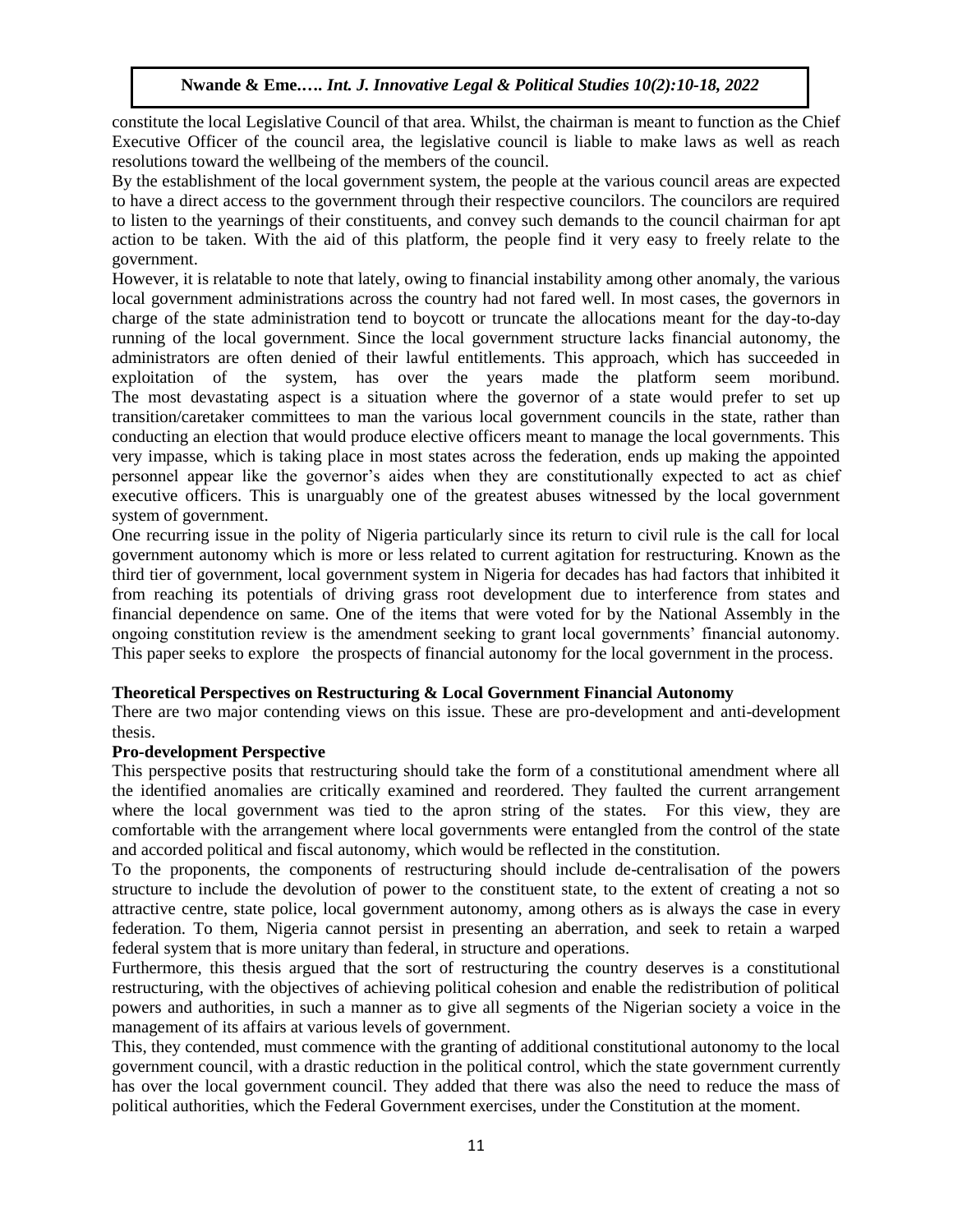In view of the above, to this effect, an amendment seeking the deletion of sub-sections 5 and 6 which states that "the amount standing to the credit of the Local Government Councils in the Federation Account, shall also be allocated to States for the benefit of their Local Government Councils on such terms and in such manner as may be prescribed by the National Assembly" and "Each State shall maintain a State Joint Local Government Account" into which shall be paid all allocations to the LGA councils from the Federation Account and from the Government of the State" respectively.

If this comes to fruition, the constitution will provide that "Each Local Government Council shall maintain a special account to be called Local Government Council Allocation Account, into which shall be paid directly such allocations to the Local Government Council from the Federation Account, and from the government of the State, provided that there shall be no disbursement of any fund of the Local Government except by a bye-law passed by the Local Government Legislative Council. Advocates of these amendments argue that until this is achieved, Nigeria cannot be considered to be practicing federalism. They opine that the third tier of government are familiar with developmental needs in their domain and are better positioned to know where to channel their funds hence the need for financial independence.

According to former President of the National Union of Local Government Employees (NULGE), Comrade Ibrahim Khaleel, the importance of local governments cannot be over-emphasized, bearing in mind the structure and diversity of the country. The one way to accommodate this diversity is to design a local government system that is of the people instead of that owned and controlled by state governors.

Similarly, as Eme(2015, Eme, et.al, 2017) opined that local government autonomy is the panacea to the problem of local government administration in the country adding that the failure to make direct financial allocation to local government councils also inhibits local government performance. The Joint State-Local government account system denies local councils the opportunity to determine projects that are relevant to their people. The situation where state governments award uniform projects to all local government areas is a negation of the principle of grassroots development that undergirds the creation of local councils as third tier of government(Eme, 2008). Among scholars who support this view include

## **Anti-development Perspective**

In contrast, scholars such as Itse Sagay and the Governors' Forum among others posit that the clam our for local government autonomy is unconstitutional and an ideal. They urged the state lawmakers not to support debate on local government autonomy saying that the recognition of local government as the third tier of government in Nigeria was not even ideal. In an interview with the News Agency of Nigeria (NAN), Professor Sagay posited that Local governments in federal political systems are creations of the state hence, ought not to enjoy powers in same measures that the constitution grants to the federating units.

He opined that Nigeria's federal system was contrary to the principle of federalism which recognized only two levels of government-federal and state governments warning that autonomy for local governments would cause problems of governance for governors adding that state assemblies that will support amending the constitution to give independence to local government do so at the detriment of their development

Supporting this view, the 1999 Constitution (as amended) provides for a three-tier government, namely federal, state and local governments. In fact, the constitution clearly defines the federating units of Nigeria and the local government areas in section 3(1) stating that there shall be 36 states in the country, and in section 3(6), that there shall be 768 local government areas in Nigeria as shown in the second column of Part 1 of the First Schedule of the constitution. But while there may be no ambiguity concerning the existence of the local government system of administration in the country, governors in virtually all the 36 states have since 1999 rendered that tier of government practically ineffectual.

The 1999 Constitution in its Fourth Schedule outlined the functions, duties and responsibilities of the local councils. Unfortunately, the same constitution is silent regarding any protective mechanism that guarantees financial and political autonomy to the councils. And to the extent that most of these crucial decisions are left at the whims of the state governors, it stands to reason that they are in control, perhaps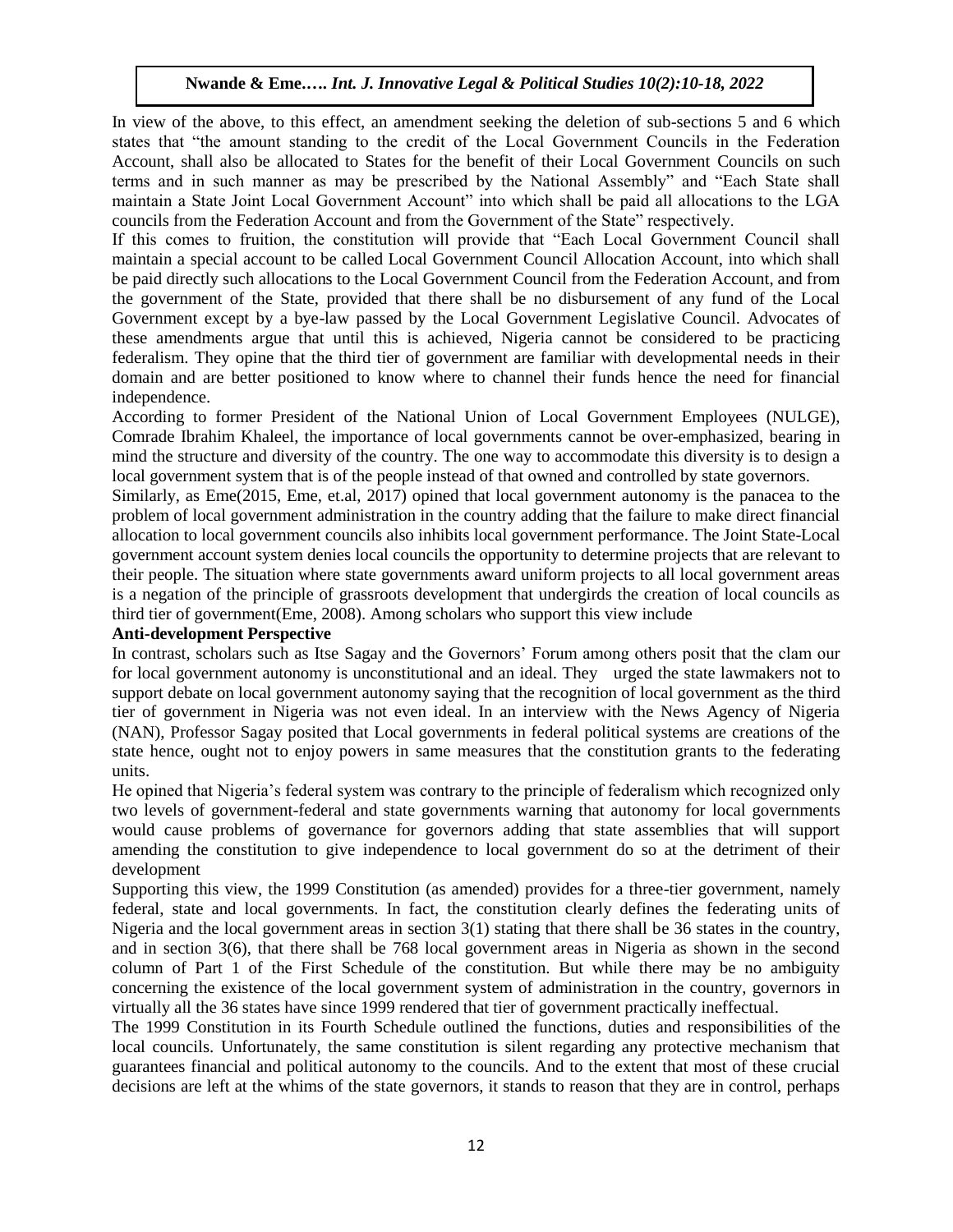because they are also held to account by their people for responsibilities that ordinarily should be that of local governments.

It is within that context that we should examine the call made recently by President Muhammadu Buhari for a constitutional amendment that would free local governments from the stranglehold of state governments. Buhari while receiving officials of the Association of Local Governments of Nigeria (ALGON) said:

The relationship between the three tiers of government is not a very nice one, especially that between the local governments and the states. The states feel like they own the local governments if they are of the same party. It is worse if they are not. This is a very serious constitutional problem.

While we share the misgivings of the president that in Nigeria today, most of the governors have deliberately emasculated the local government system in their states thereby preventing its growth as a truly separate and independent tier of government, it is neither practical nor expedient to expect that there is an easy way out. As things stand today, the best way to resolve this stalemate is through a constitutional review that will redefine the role and structure of the local government.

Even though section 7 of the 1999 Constitution states categorically that the councils shall be run by elected officials, most state governors prefer to appoint "caretaker committee" members so as to control the local government funds. But it is also a fact that the states bear many of the responsibilities that ordinarily should belong to that tier of government. It is perhaps for that reason that many of the governors do not see the need for the existence of local governments as a separate arm of government. Even those who believe they should stand on their own also argue that they have to be subsumed under the state governments which then mean they cannot be autonomous.

As Eme, et. al, (2017) has consistently called for a review of the present local administration system, essentially because at stake in the whole controversy is the issue of joint accounts held by the two but administered by the states. In most cases, the governors are only willing to release funds for recurrent and administrative expenditure with only a little cash to spare for the caretaker administrators. Even in releasing such money they do it with fanfare as though they were dispensing personal favour to the individuals who relish being considered for the post of "caretaker committee" chairmen.

Adeyemo (2005) defines financial autonomy under a federal system of government that "each Government enjoys a separate existence and financial independence from the control of the other governments". It is an autonomy which requires not just the legal and physical existence of an apparatus of government but one which should exercise financial autonomy independent from the legislative assembly, Governor and the Court . For him, Local Government financial is the freedom the Local Governments has to exercise their financial authority within the confines of the law or constitution. This is to enable the Local government to discharge legally or constitutionally assigned financial authority and responsibilities satisfactorily, without undue interference or restraint from within or higher authority (Adeyemo, 2005).

This definition argues for adequate financial autonomy for LGs within the law for the purpose of efficient and effective service delivery. Without performance, the law or constitution may not be able to guarantee even adequate autonomy for LGs as the people yearn for development. Autonomy operated within a democracy must be limited as indeed democracy limits the use of power (Eme, 2008).

Local government must exist as an appendage of state government but as financial autonomous entity in the sense of being able to receive its own allocation directly from the central purse and manage its internal revenue without interferences from state government. In the same vein, financial autonomy would only be meaningful in a situation whereby each level of government is not constitutionally bound to accept dictation or directive from another (Shuaib,2002). (Osakwe, 1999) local government financial autonomy refers to "The relative financial discretion which Local Government enjoys in regulating and managing their own affairs". The extent to which Local Government are free from the control of the State and Federal Governments encroachment in the financial management of local affairs. Eme (1998) contends that, Local autonomy is primary concerned with the question of financial responsibilities, resources and discretion conferred on the local authorities. As such discretion and financial responsibility are at the core of local government. It presumes that local government must possess the power to take decisions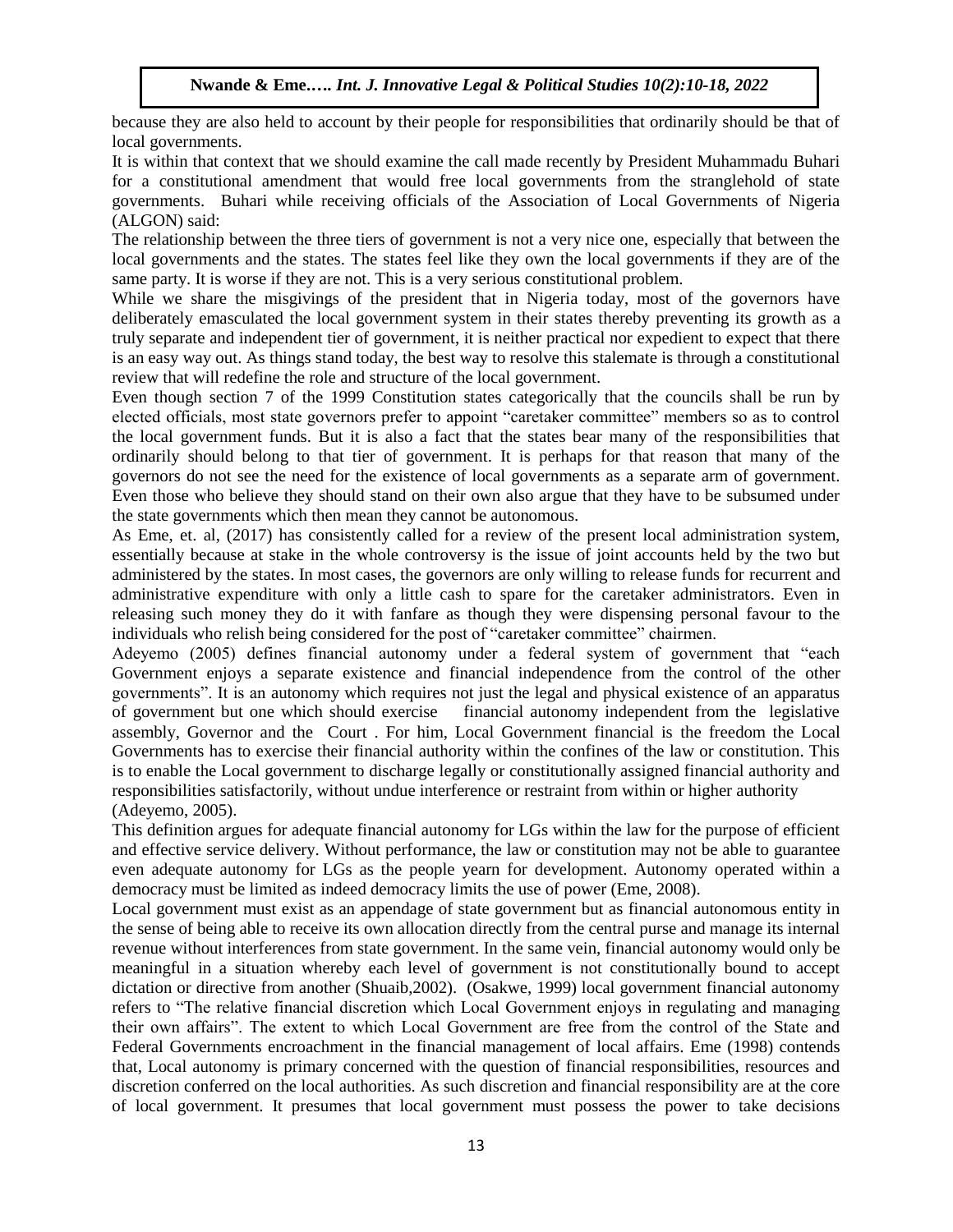independent of external control within the limits laid down by the law. It must garner efficient resources particularly of finance to meet their responsibilities, put differently; local autonomy is the freedom of independence in clearly defined issue, areas, as well as separate legal identity from other levels of government.

It is important to note that considering the country's federalism and constitution there can never be an absolute financial autonomy because of the interdependence of the three levels of government and this bring into focus the inter-governmental relations of local government autonomy, the federal, state and local governments rule over the same population. If they are to achieve the purpose of their creation and not to waste the meager resources at their disposal, there must be a definition of the boundaries or arena of operation of each of them. In essence, local government financial autonomy in Nigerian's polity, refers to the relative financial independence of local government control by both the state and federal governments. Therefore, it is the nature and structure of transactions or interactions between the three levels of government that reveals the degree of local government autonomy Adeyemo (2005). The country's constitution clearly spelt out its position on Local Government autonomy, for instance the exit of the military and the enthronement of the democratic government in 1999 brought to the fore, again, some contradictions of local government autonomy. The provisions regarding local government administration in the 1999 Constitution created ambiguity. The 1999 Constitution by its provision in section 7 and 8 recognise the local government as a third tier of government and also guarantee it, but gives the state the autonomy to lord over the local government. Section 7 reads jointly with section 8 provides that there shall be: The system of local government by democratically elected councils (which) is by this Constitution guaranteed and accordingly, the government of every State shall, subject to section 8 of this Constitution…. ensure their existence under a law which provides for the establishment; structure, composition, finance and functions of such councils. The implication of these provisions according to Sagay{2006, 2008) is that local government cannot exercise the functions assigned to it in section 1 schedule 4 of the Constitution until the State House of Assembly had passed a law. The same Fourth Schedule of the Constitution also provides for "the functions of the Local Government Council to also include participation of such Council in government of a state as in respect of the following matters, education, agricultural materials resources, healthcare and any other function to it by the State House of Assembly (Onyishi, Eme, and Emeh, 2012).

In anticipation of the amendment is achieved, views remain divided; the local government system will remain nothing but a collection of hamlets controlled by state governors while rural areas stay underdeveloped. For proponents, more work needs to be done to ensure that it is endorsed at the state assemblies and subsequently made into a law. *Fo*r *ou*r purpose *Financial autonomy* refers to an entity's (such as the local government Council) ability to decide freely on its internal *financial* affairs. The ability to manage its funds independently enables an institution to set and appreciate its strategic aims. Local governments Councils in Nigeria receive an important proportion of their funds from the federal government.

## **METHODOLOGY**

The paper relies mainly on secondary sources of data collection. That is, the method consists of desk work. The secondary data used in the study were collected from research and conceptual literatures, such as journals, internets, newspapers, magazine, seminar papers and unpublished research materials among others. These methods in combination with decentralization theory as framework of analysis informed the deductions, conclusion and recommendations of the paper.

# **CONSTITUTIONAL AMENDMENTS AND THE QUEST FOR FINANCIAL AUTONOMY FOR LOCAL GOVERNMENT IN NIGERIA**

There is no doubt that the Guidelines issued by the Federal Military Government for Local Government Reform in 1976 made strong reference to the local governments in the country as "Third Tier" of Government, but it should be emphasized that guidelines are guidelines and not laws. Neither did the Nigerian Constitutions (1979 &1999) nor the Laws establishing Local Governments in Nigeria used the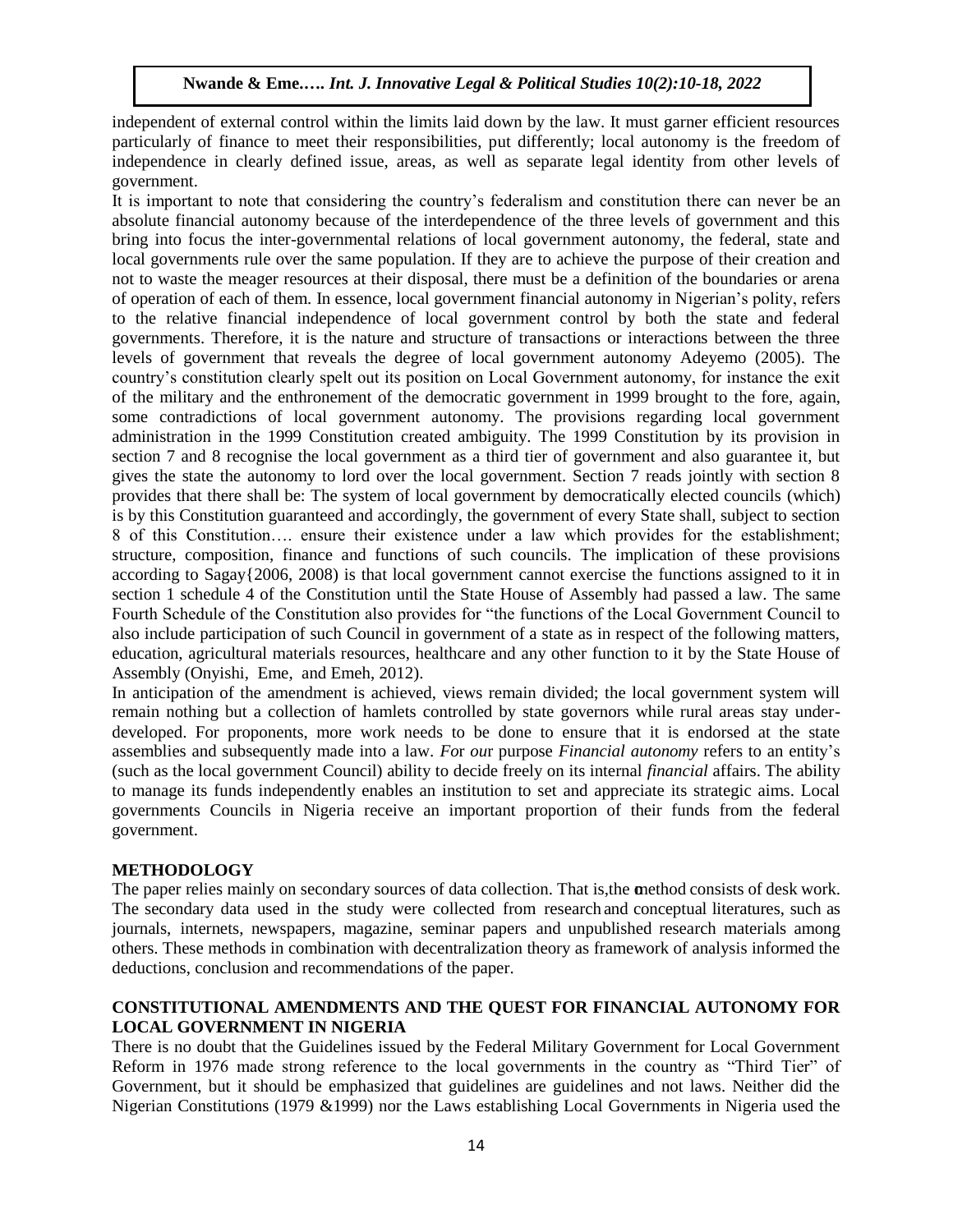word "autonomy" in guaranteeing the existence of Local Governments or in their actual creation. The Local Governments have not also been described by the Constitution as a Third Tier, rather, Section 7, sub-section 1 of the 1999 constitution states inter alia:

*The system of local government by democratically elected local government councils is under this constitution guaranteed; and accordingly, the Government of every state shall, subject to section 8 of this constitution, ensure their existence under a law which provides for the establishment, structure, composition, finance and functions of such councils.* 

Based on this eye-opener, it means that false impression has been created in the minds of the citizenry that the 1999 Constitution has provided for local government autonomy. What the Federal and State laws provided for is corporate status, making it possible for local government a legal entity that can sue and be sued, if the need arises. Lack of autonomy has given the state governments the audacity to dissolve elected councils (let alone unelected councils) at the slightest provocation through motions passed by the states House of Assembly without any pain.

In Nigeria, it is true that local governments are units which possess governmental character because the councils have been constituted with elected councillors and chairmen. Concerning substantial financial autonomy, studies by Eme (2007, 2008 and Eme, et.al, 2016) have revealed that this is equally a myth. It is true that the funding of local governments in Nigeria is a tripartite arrangement between among the Federal, State and Local Governments. The Local Governments are entitled to 20% of Federal Grants, 10% of State internally generated revenue and many sources of internally generated revenues for them to exploit.

But the effectiveness and viability of these sources of internal revenue are questionable and even the 10% from state revenues are not forthcoming In Section 7 sub-section 6(a) and (b) of the 1999 constitution of 'Nigeria, the following provisions were made to ensure financial vibrancy of local governments:-

*Subject to the provisions of this constitution:* 

*(a) the National Assembly shall make provisions for statutory allocation of public revenue to local government councils in the federation.* 

*(b) the House of Assembly of a State shall make provisions for statutory allocation of public revenue to local government councils within the state (see FGN,1999).*

While local governments were celebrating the above provisions, another section of the law which deprived them of their financial autonomy emerged through introduction of the "State Joint Local Government Accounts Allocation Committee. The Revenue Allocation Act of 1981 which established above committee states as follows:

*There is hereby established for each state in the Federation a body to be known as the state Joint Local Government Account Allocation Committee which shall comprise the following members, that is to say:-*

*(a) The commissioner charged with the responsibility for Local Government in the State to be the chairman thereof;* 

*(b) The chairman of each local government council in the state;* 

*(c) Two person to be appointed by the governor of the state.* 

*(d) Two representatives of the Accountant General of the federation; and* 

*(e) The Accountant-General of the State.* 

*The Permanent Secretary of the State Ministry charged with responsibility for Local Government or such officer as may be designated by the said Commissioner shall be the secretary to the committee. (See Revenue Allocation Act of 1981, Official Gazette N0. 8 of 18/2/1982, Vol. 69)* 

From the foregoing provisions, it implies apparently that the Act's intention was not to give financial autonomy to the Local Governments but to provide the representatives of local governments a forum to participate in the disbursement of the statutory allocation granted to them. This Joint Account Committee has now become an avenue for state governments to impose on local government ad-hoc duties and projects which they did not budget for and funds for such projects are often deducted at source without any right to oppose such decision.

The status of fiscal independence for a unit is met by the presence of one or more of the following powers: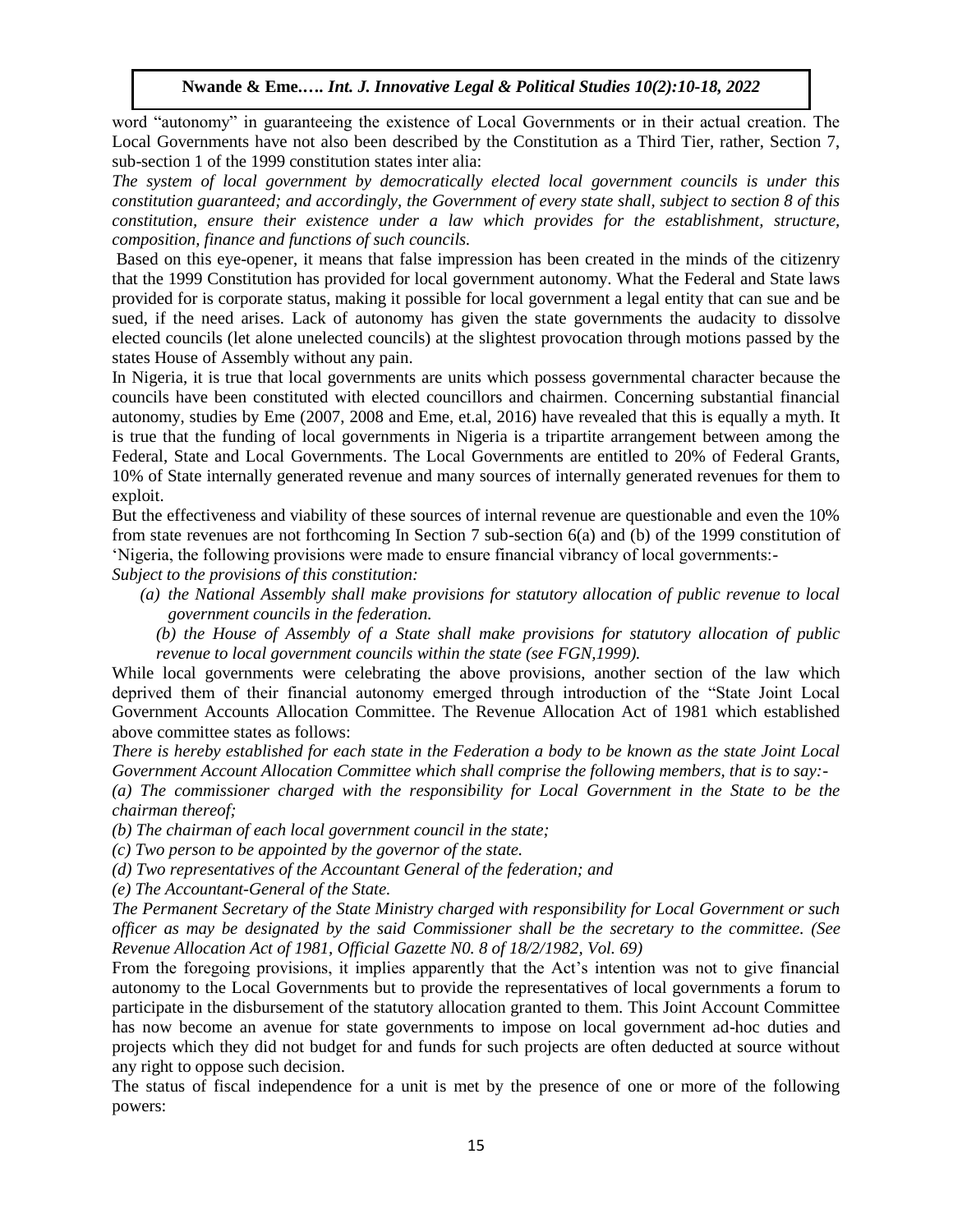i. The right to determine its own budget without review or major modifications by another unit.

ii. the right to prescribe the taxes to be levied for its support.

iii. the right to fix and collect charges for services rendered (Eme and Onuigbo, 2017).

In view of this, efforts have been made to reform the system to drive its objectives which is grass root development as well as participation. On its part, the National Assembly has consistently taken steps to halt the dependence of LGs on states by amending sections 7, 162 of the constitution and granting the local government financial autonomy. While previous Assemblies failed at achieving this, a spark of optimism was ignited when the 8th National Assembly recently voted in favor of the amendment seeking to cut the umbilical cord that joins local governments and states which many say hinders local governments from taking its rightful position in the scheme of things. The next step in the process is transmission of the amendments to the State Houses of Assembly which must muster two-third for it to become law. Predictably, this remains a source of concern for champions of the alteration and rightly justifiable going by how things panned out in previous amendment process.

It would be recalled that in the 7th assembly, the issue of LG autonomy formed one of major contentious issue in the amendment of the 1999 Constitution. While the federal lawmakers pushed for financial autonomy to the councils to make them more effective in bringing development to the people, governors opposed it arguing that the proposed amendment to the 1999 Constitution should reflect only the federal and state as tiers of government and local governments made an extension of the ministries in the states.

The amendment scaled through in the National Assembly, but was truncated in the State Houses of Assembly after they failed to garner the two-third approval required for it to be passed into law a development that was attributed to the influence of state governors.

Since then, not much has changed on the part of governors as the Nigeria Governors Forum (NGF) remains opposed LG grant autonomy on the basis that local councils are integral part of state governments arguing that in all known federation, the federating units are usually the states and the center with no provision for local government as a federating unit. It averred that in a true federalism, issues relating to the creation, delineation and funding of local authorities is within the constitutional purview of states, which have political and judicial status that the local government do not have.

However, Governors like Ifeanyi Okowa of Delta state have thrown their weight behind the amendment. They noted that any leader who desires the good of his people and the development of the grassroots as well as the nation at large must support local government autonomy. Supporters continue to clamor for the financial independence of the third tier of government. Nigerian Labour Congress president, Ayuba Wabba, reacting to National Assembly's passage of LG autonomy, stressed that it "will free LGAs from untoward high-handedness of majority of State Governors; reduce rural-urban migration" (Egwu, Ugbomhe, Osagie and Eme, 2016)). In the same vein, president of the Nigeria Union of Local Government Employees (NULGE), Comrade Ibrahim Khaleel, urged the members of the State Assemblies to vote in favour of local government autonomy and not to bow to pressure reportedly mounted on them. According to him, "they should understand that this issue is not a political issue but a thing that has to do with development of the grassroots and the country. Besides, they are also the representative of these Nigerians who are at the grassroots and walloping in deprivation (Eme**,** Anyadike, & Nwachukwu, 2017)).

## **CONCLUSIONS AND RECOMMENDATIONS**

The Executive Order signed by President Muhammadu Buhari in May 2020 to out rightly grant financial autonomy to the judiciary, legislature as well as the local government councils, as the third tier of government is highly commendable. The order also mandates the Accountant-General of the federation to deduct from source amount due to state legislatures and judiciaries from the monthly allocation to each state for states that refuse to grant such autonomy. This will definitely remain one of the landmark achievements of this administration on policy paradigm shift towards a more people-friendly leadership structure of the long-running dysfunctional polity.

Worthy of note is that it runs in tandem with Section 7 of the 1999 Constitution which clearly spells out the functions of the local government. These include the provision and maintenance of primary, adult and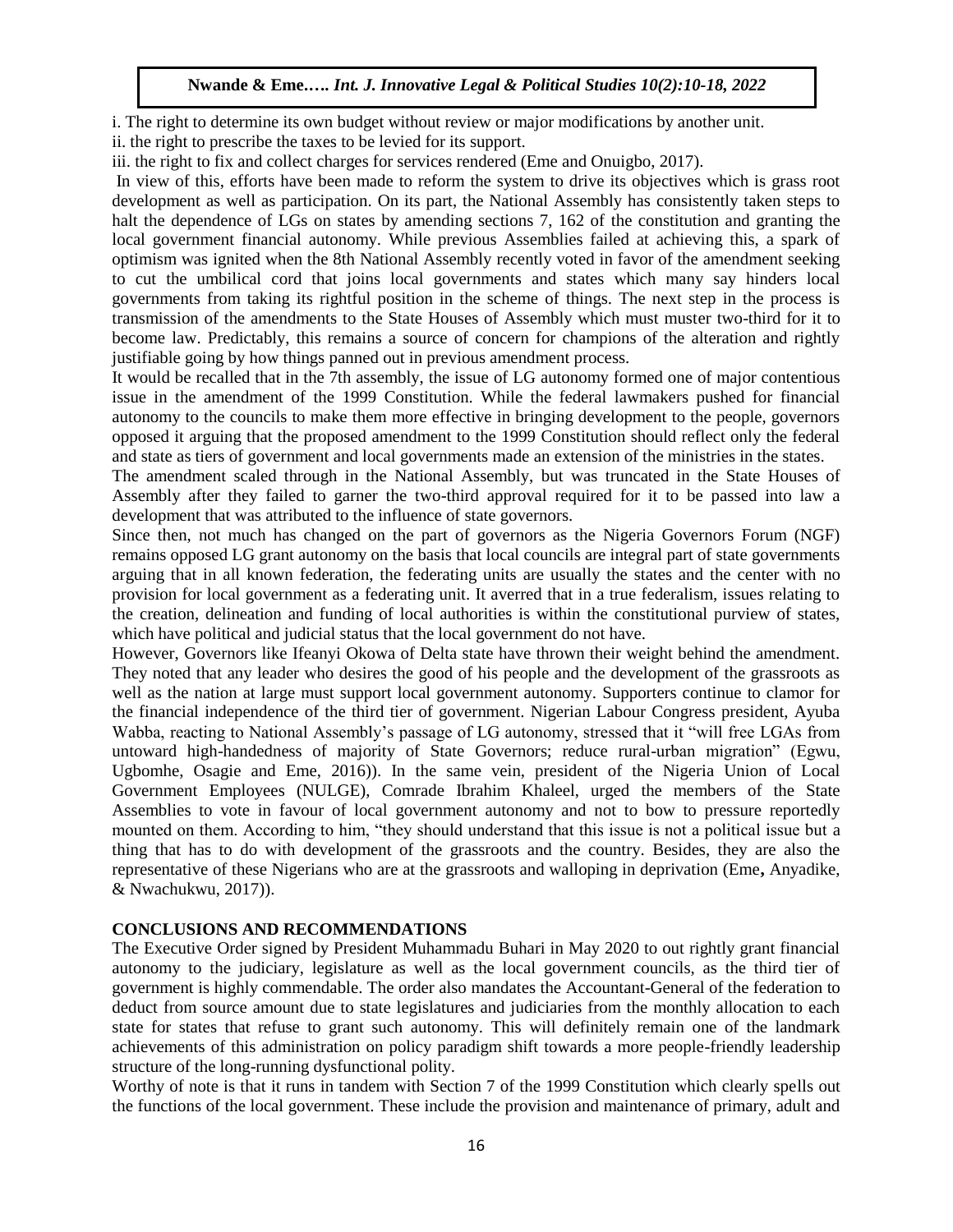vocation education, the development of agricultural and natural resources other than the exploitation of minerals.

Other key functions include the naming of streets, numbering of houses, the provision and maintenance of public conveniences and sewage/ waste disposal. It is also the duty of local governments to undertake the registration of deaths', births and of course, marriages.

On the economic front, the responsibility of the assessment and collection of tenement rates, control and regulation of outdoor advertising licencing, assessing the health status of eateries in their areas and control of alcohol, rest squarely on their shoulders. To what extent these pertinent roles and duties have been discharged is a matter of conjecture.

Before now successive state government administrations had viewed the local councils as mere appendages to the second-tier structure. To them, they are the drain-pipes for self-aggrandizement or feather their nests as part of the monthly allocations from the federal centre. In fact, several governors climb on the roof top to clamour for restructuring along with true fiscal federalism only to turn deaf ears to the call for financial autonomy for the local governments.

To emphasize their responsibility to the people at the grassroots, President Buhari recently reminded the chairmen that should they fold their arms and allow the sharing spree to go on by the state governors, the responsibility would be on them to account for every kobo allocated to their local councils.

It is instructive that even the military administration of General Ibahim Babangida from 1986 took bold steps to strengthen the autonomy of local government. By January 1988, good measures of autonomy came the way local government with the scrapping of the state ministries of local government throughout the country. This led to the removal of the political control and bureaucratic redtapism perpetuated by these state ministries.

Also, the 2014 National Conference recognized the Local Governments as a layer of governance closest to the people and a platform for sustainable socio-economic development and popular participation in governance at the grassroots. As important as it seems, delegates observed that the tier of government has been abused by state administrators. They believe that in tandem with the practice of a true federal system, there was the need for some safeguards that will guarantee the independence of local government. However, the National Conference said that Joint states/local government account should be scrapped and in its place, there should be a State Revenue Mobilisation, Allocation and Fiscal Commission (SRMAFC) with representatives of Local Governments and a Chairman nominated by the Governor be established. They also recommended that in "allocation of funds to the State Government, Local Government Councils and between Local Councils of a State, each SRMAFC shall apply the same distribution principles for Revenue Allocation Formula adopted by RMAFC to allocate fund from the Federation Account".

Speaker of the House of Representatives, Femi Gbajabiamila said the local government should be granted financial autonomy. He called for constitutional amendment to actualise it. The Speaker said autonomy was the only way people at the grass roots could enjoy the benefits of government.

Without an efficient local government system in Nigeria, the country would not move forward as expected. Most of the problems being faced today in Nigeria is as a result of problems we have in the local government. With an effective local government system, politically, security wise, financially, we would have a strong government. So government at the grassroot is the bedrock for rural development and that is why we are recommending local government autonomy.

Meanwhile, an alteration to section  $7(1)$  of the constitution is aimed at strengthening local government administration in Nigeria. The new amendment, if passed into law, will insert a new clause into section 7(1). The new insertion provides that a local government council not democratically elected shall not be recognised by any authority and persons and shall not be entitled to any revenue allocation from the federation account or the state government nor exercise any function exercised by a local government council under the constitution or any law for the time being in force. The insertion further provides that democratically elected local government council shall be a tier of government in Nigeria and shall consist of executive and legislative arms.